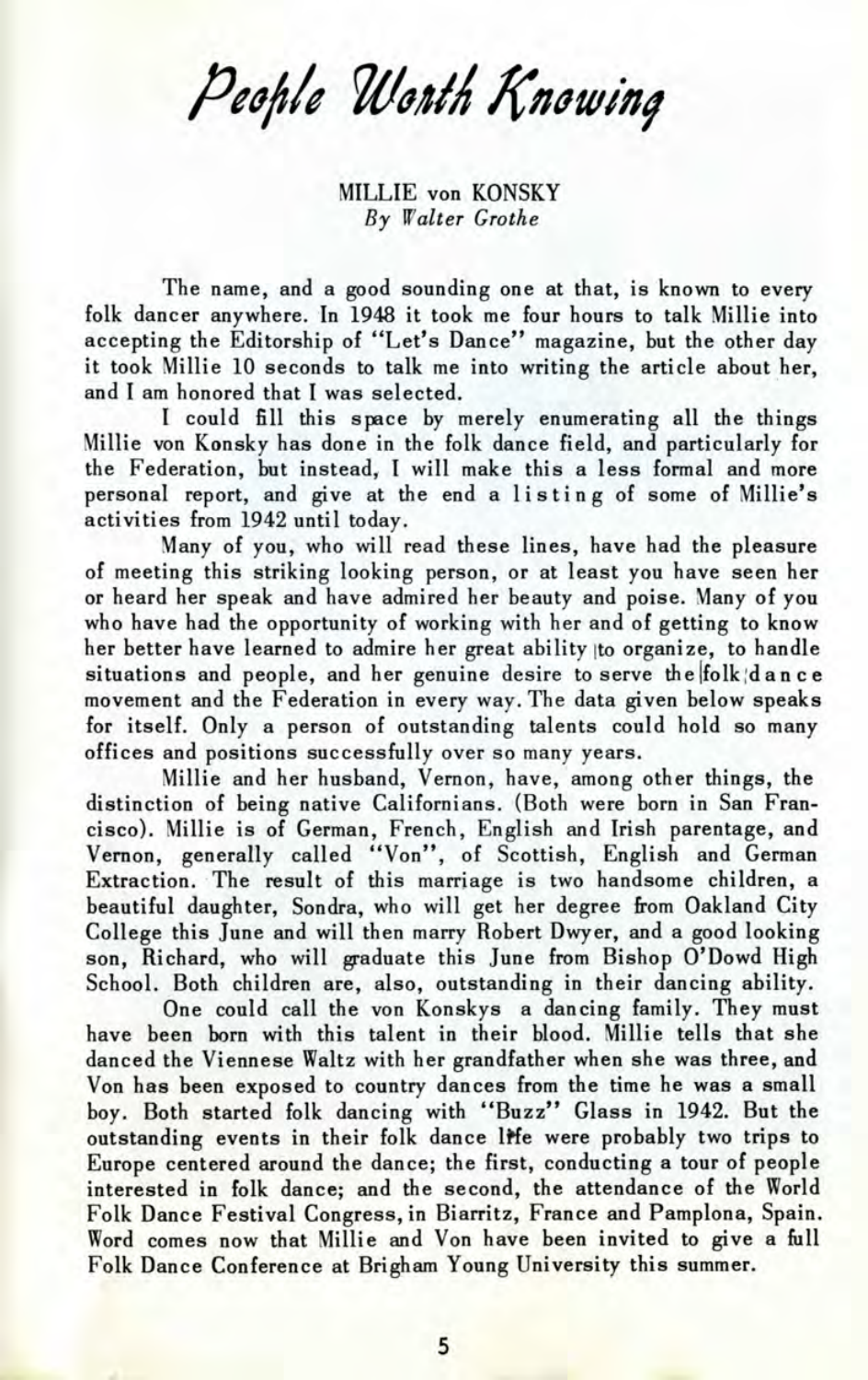

Millie and Vernon von Konsky